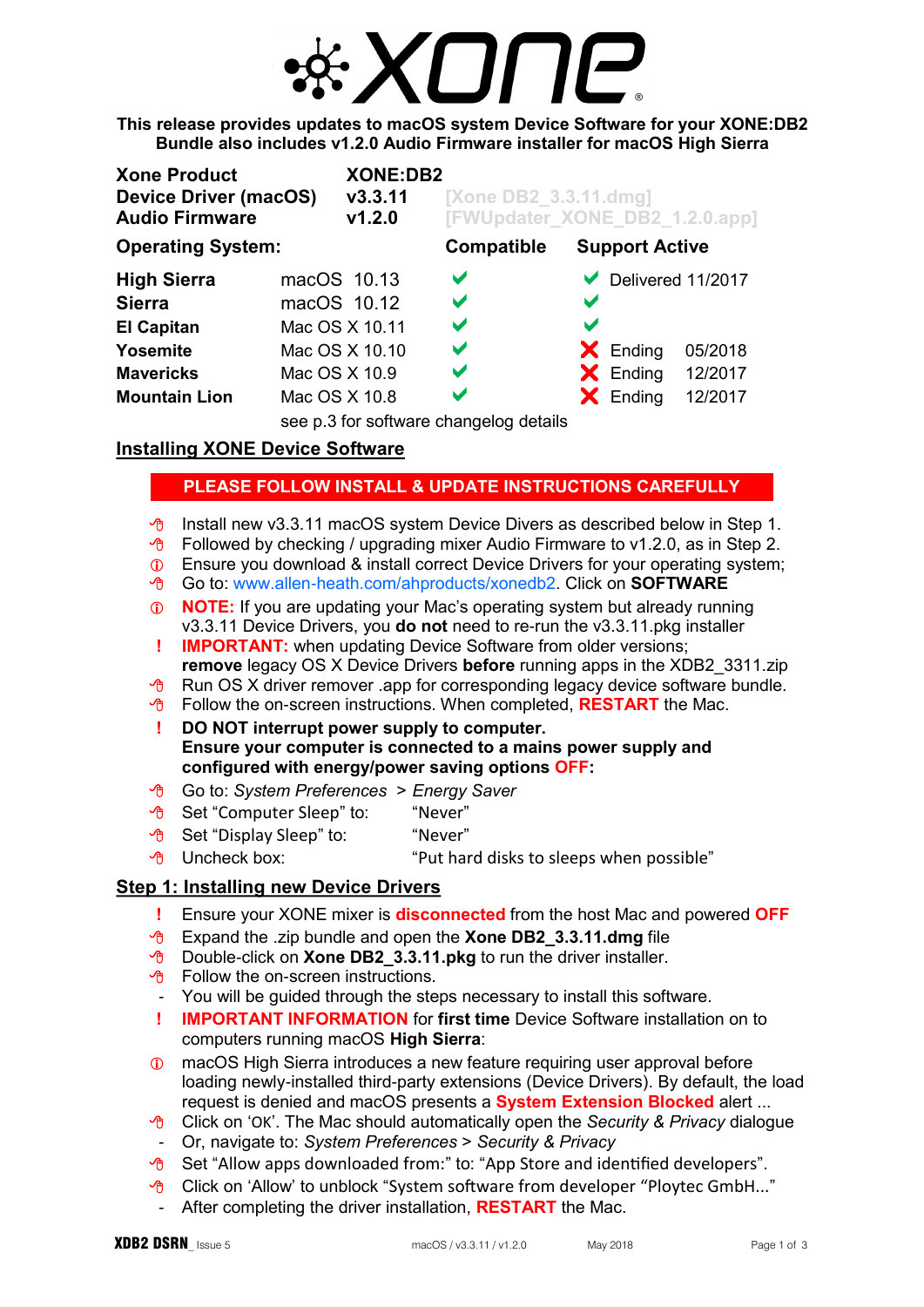# XI II II-®

## **PLEASE FOLLOW INSTALL & UPDATE INSTRUCTIONS CAREFULLY**

**Xone Product XONE:DB2** 

**Device Driver (macOS) v3.3.11** [Xone DB2 3.3.11.dmg] **Audio Firmware v1.2.0 [FWUpdater\_XONE\_DB2\_1.2.0.app]**

## **Step 2: Checking / Updating Audio Firmware**

- Ensure no other applications are open.
- Expand the FWUpdater .zip. and run **FWUpdater\_XONE\_DB2\_1.2.0.app**

"Device not detected" will be displayed

- Plug in the USB cable
- Switch the Xone:DB2 **ON**
- The application will display: "Current firmware version is …"

#### **! IF** *Current firmware version* is **NOT** 1.2.0... **UPDATE THE MIXER AUDIO FIRMWARE**

- Click on 'write firmware'

#### **! DO NOT switch OFF or interrupt power supply or connection to your XONE:DB2 while installation is in progress**

- When installation is complete, the application will display:

"Unplug the device now"

- Switch the XONE:DB2 **OFF**

#### **! DO NOT switch OFF or interrupt power supply connection to your Mac during the update process**

- The application will display "plug in the device again…"
- Switch the XONE:DB2 **ON**
- The application will display "Update to version 1.2.0 successful. Unplug the device now."

#### - Switch the XONE:DB2 **OFF**

- <sup><sup>®</sup> Press 'Exit' on the Audio Firmware Updater</sup>
- *A* **RESTART** the Mac after exiting the Updater - Switch the Xone:DB2 **ON**
- The Firmware Update is now complete

| $\circ$ $\circ$<br><b>XONE:DB2 Firmware Updater</b>             |
|-----------------------------------------------------------------|
|                                                                 |
|                                                                 |
| $\pi\lambda$ OVTEC                                              |
| Device not detected.                                            |
|                                                                 |
| write firmware                                                  |
|                                                                 |
| Exit                                                            |
|                                                                 |
| XONE:DB2 Firmware Updater1.2.0 (k3)<br>$\circ$ $\circ$          |
|                                                                 |
|                                                                 |
| πλογτες                                                         |
| Current firmware version is 1.1.0 (k3)                          |
|                                                                 |
| write firmware                                                  |
|                                                                 |
| Exit                                                            |
|                                                                 |
| XONE:DB2 Firmware Updater1.2.0 (k3)<br>$\bigcirc$               |
|                                                                 |
|                                                                 |
| πλογτες                                                         |
| Unplug the device now                                           |
|                                                                 |
| write firmware                                                  |
|                                                                 |
| Exit                                                            |
|                                                                 |
| XONE:DB2 Firmware Updater1.2.0 (k3)<br>$\circ$ $\circ$ $\qquad$ |
|                                                                 |
| $\pi\lambda$ OVTEC                                              |
|                                                                 |
| plug in the device again                                        |
| write firmware                                                  |
|                                                                 |
| Exit                                                            |
|                                                                 |
|                                                                 |
| XONE:DB2 Firmware Updater1.2.0 (k3)1.2.0 (k3)                   |
|                                                                 |
|                                                                 |
|                                                                 |
| πλογτες                                                         |
| Update to version 1.2.0 successful. Unplug the device now.      |
|                                                                 |
| write firmware                                                  |